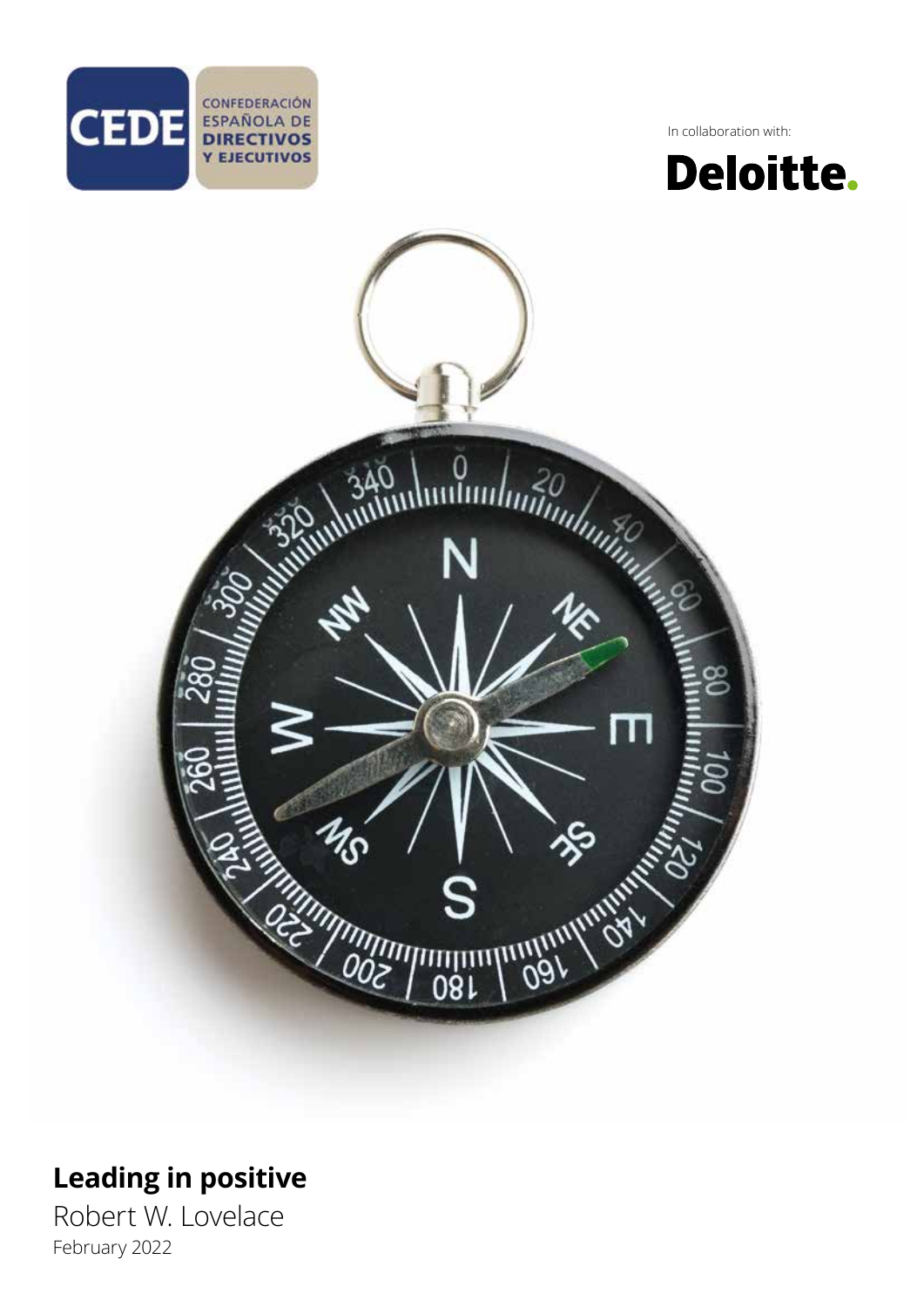# "You don't have to be able to see the future to be prepared for the future"



### **Robert W. Lovelace** | vice chairman and president of The Capital Group Companies, Inc.

Robert W. Lovelace is vice chairman and president of The Capital Group Companies, Inc., chief executive officer of Capital Research and Management Company, part of Capital Group, and chairman of the Capital Group Management Committee. He is also an equity portfolio manager. Rob has 35 years of investment experience, all with Capital Group. Earlier in his career, Rob was an equity investment analyst at Capital covering global mining & metals companies and companies domiciled in Mexico and Philippines. He holds a bachelor's degree in mineral economics (geology) from Princeton University graduating summa cum laude and Phi Beta Kappa. He alsa holds the Chartered Financial Analyst®designation. Rob is based in Los Angeles.

#### **Throughout history, Capital Group has had great leaders capable of successfully predicting and managing moments of crisis. In your experience, what are the most important qualities of a leader?**

Everyone expects leaders to know the future, especially those of us involved in the marketplace. People believe that somehow, we know what's coming. That would be great. Unfortunately, it's not very easy to do, and the good news is you don't have to be able to see the future to be prepared for the future. And that really is the key. Leaders need to put together good strategies, so that you're prepared for whatever outcomes come your way. Then you need to build plans around those strategies. Then the key is in execution of how you do it.

Capital Group has been around for ninety years. We have been advocates of investing for the long term

throughout that. The key thing that we've learned is that it isn't about predicting the market and trying to get in and out at the right time, which is called market timing. Instead, what matters is time in the market, which says, it's better to have time in the market than trying to time the market.

You need to be in the market and stay invested. To help do that, we created a unique system called the Capital System, which brings together multiple managers using different and distinct styles that help lower the volatility of investing. And that matters because lower volatility helps people stay invested. So, that's an example of our goal being to help people stay invested. That's our strategy, and we design systems like the Capital System to help people stay invested for the long term. That compounding effect is what helps people have the money they need, when they need it.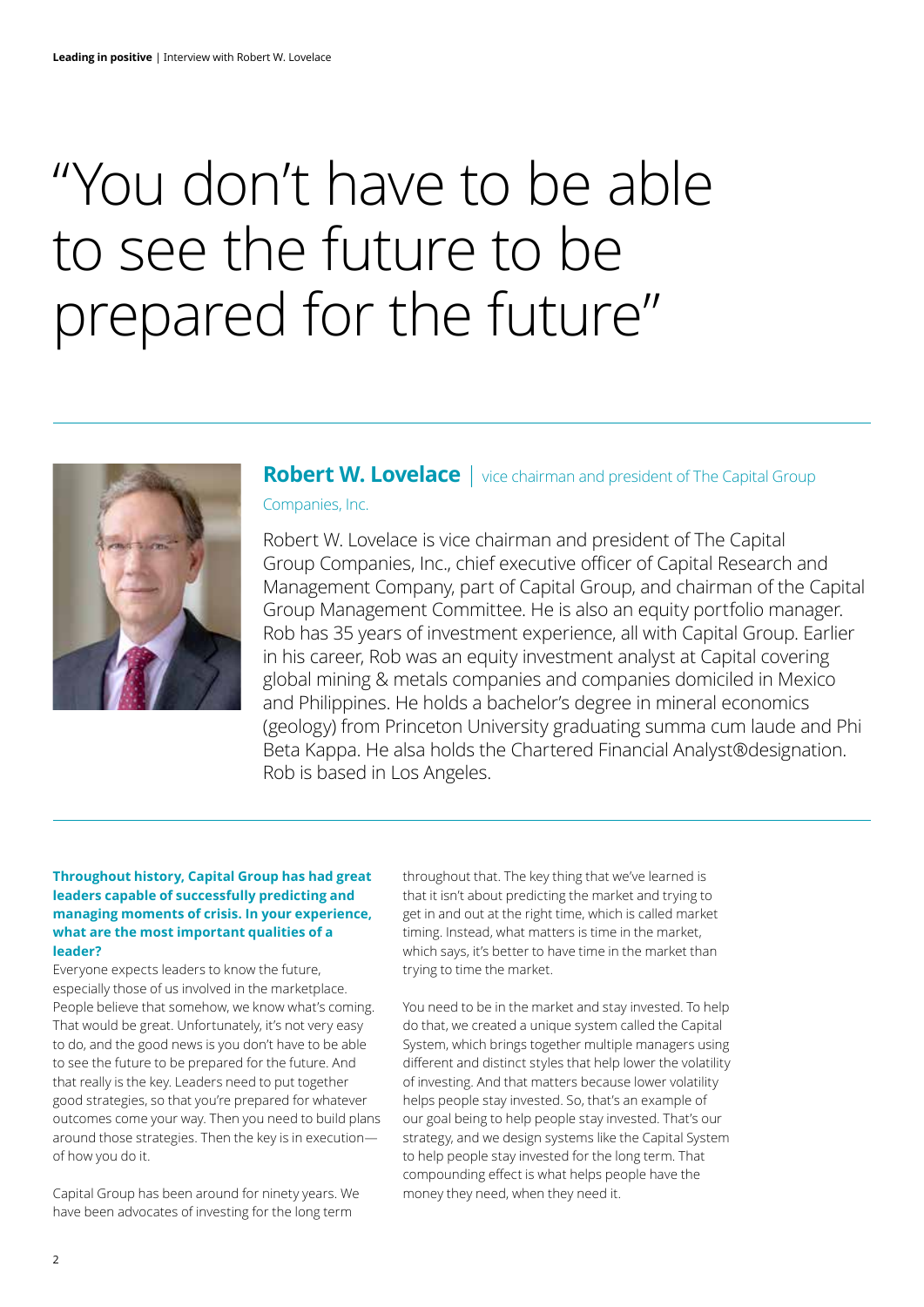## "Leaders need to put together good strategies, so that you're prepared for whatever outcomes come your way"

#### **At a time like this, characterized by market recession in 2020 and some volatility in 2021. How can the leader retain the trust of his/her team?**

Retaining trust is essential to every leader. Building trust is where it begins. Trust though is essential to get the things done that you need to do. And we all know that trust is fragile, it is hard to earn, and it's easy to lose. And the details matter—you need to think about all the details for every action you take, because people are constantly watching you.

I see trust not so much as a value, but the currency that builds on values. At Capital, we have three key values, such as integrity, respect, rigorous analysis. Trust is essential in all of those things. So, I don't put trust as a value in of itself, but it's critical in those core values that every culture wants and that every leader needs. Consistency is key—consistency in behavior, consistency in how you behave around those values in your actions.

All your processes need to be fair and transparent. Consistency in behavior also means you have to avoid subjective decision-making as much as possible, allowing people to be clear on what matters to them and what doesn't.

It also helps then to have a clear strategy, because with that strategy, you can bring people along and they can see your ability to execute and deliver and that helps build trust. So, trust is just one of those essential things that you build through your consistent actions, through planning and execution, and being consistent in everything you do.

#### **The pandemic has not only affected business operations and triggered one of the deepest global crises; it has also had an impact upon the value of companies and their financial assets. Why is asset management important for business resilience?**

So, the markets matter to business resilience because we have seen over the last 20 months the strengths and the weaknesses of all of our systems—from governments to our own families. The markets are windows into sentiment. They are windows into how people feel about things. They show confidence or lack of confidence. So, market movement matters to all of us.

But for us at Capital Group, it's not just academic. It isn't just a window into what matters. For us, we know that people have given us their money or their life savings. We never lose sight of the fact that we manage assets on behalf of individuals saving for their retirements or other important life events. We see ourselves as stewards. So that's why we, with our unique system, the Capital System, have tried to create a process that allows us to more consistently and with less volatility, give people returns so that they can feel safer in markets even when there is volatility.

So over these last 20 months, with all of the market moves, all of the concerns about the pandemic, concerns about governments, concerns about the economy, we hope we've given people confidence to be able to stay invested through that whole cycle. And we've been able to talk to people and explain to them why, even when you have these challenging periods, it was smarter to have stayed invested in the market than to try to get out and get back in, which would have led to difficult outcomes for people that did that.

So, staying invested for the long term matters. And paying attention to markets is a good way of understanding how the world is thinking, but it shouldn't affect how you plan and execute on your savings.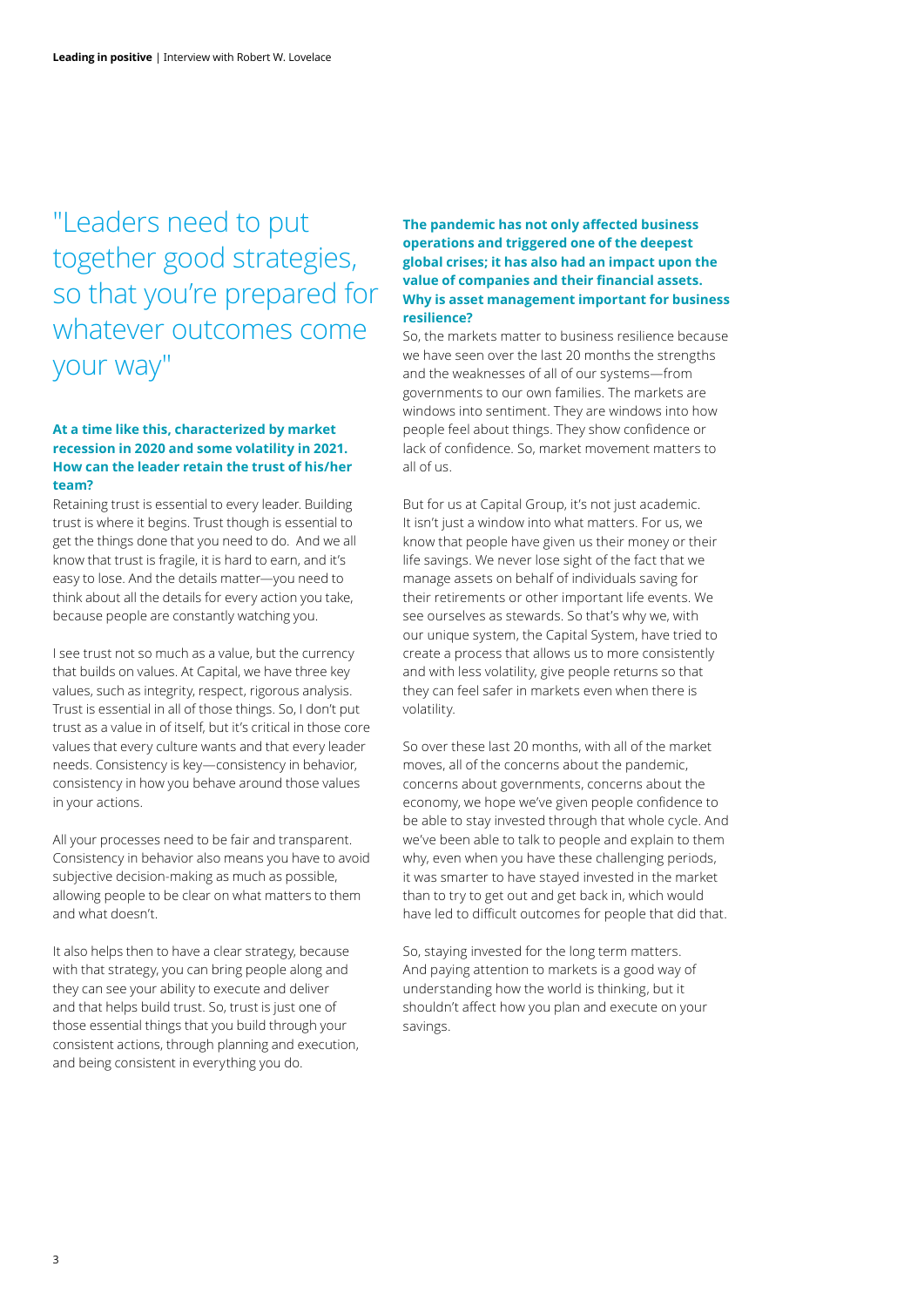**In relation to this, we would now like to discuss the importance entailed by digitalization. Data has become a key factor for any organization. The ability to process data in order to build value is essential for increasing effectiveness and efficiency in decision-making, and also in the area of investments. How does digital transformation impact upon leadership?**

So, whether we like it or not, every company in the financial services sector, and probably every company in the world now, is a tech company. So, data and technology matter in everything we do. We know this in our daily lives, so it shouldn't be a surprise. But I'm still shocked at how many companies seem to resist understanding that they are a technology company and a data company.

When you think about it that way, it changes what you do. We recently finished a strategic planning exercise and we shifted our thinking around data and technology as a service to instead being an integrated part of what we do to enhance our competitive advantages.

What that means though is you have to design a hybrid management structure. Your technology team needs to be embedded in your business and understand how that business works and it needs to report to its own technology management lines, because only technologists can really understand how to evaluate and drive the progress. So that matrix structure, or that hybrid management structure, is challenging, but every company needs to understand that they need to have that dual structure and figure out how to bring it together.

**Technology has also played a decisive role during the pandemic, as due to remote work and videoconferencing, companies have been able to continue operating relatively normally. However, it has made us appreciate again that human contact is important. In this paradigm shift, what skills should the leader develop in order to motivate their teams and foster teamwork?**

We have definitely had a paradigm shift because of what's happened with the pandemic and with work from home, and it is forcing all of us to rethink how teams work and what teamwork means. We were

lucky at Capital Group because we already had a high rate of travel, and so we had a very strong technology backbone and were used to working remote in team structures. So, when we moved to work from home, it was a fairly easy process. To be fair, our call centers, which were all in offices, that was a harder transition, but we had the technology to do it. But we learned a lot from that, that we are trying to apply as we go forward.

We were very positively surprised that virtual meetings appear to be democratizing and freeing to some people. To be specific, we're hearing voices that we didn't use to hear before—those that maybe weren't quite as aggressive. So, we believe it's helped us a lot on the diversity and inclusion front because more people are finding their voice in being able to speak up at meetings. We don't want to lose that as we move back to being in the office or back to being together. We want to try and figure out how to capture the magic that we learned from this period. But people really want to be together, especially our investment teams. They really enjoy being together and they learn from each other and they know those special ideas happen from the chance conversation, not from the structured conversation.

We learned early that a central team can't solve all the problems and predict what's going to happen in the future. So, what we've been doing is trying to delegate responsibility on reimagining the workplace to local teams in different offices, and create different experiments and seeing how it works. So, we've had retreats— people getting together, even if you're on different teams, just so they get to see each other in safe, outside settings. We've had people travel together and go through multiple weeks of quarantine just to see how all of that works. We're trying lots of different ways to see how to reconnect and keep the value of what we learned during the pandemic, that democratizing, structure that we saw. But also make sure that we get the magic of being together and working together. So, teamwork, we find is definitional to the groups and the leaders in those groups. So, one of the ways to foster better teamwork in this environment is let the teams themselves figure out how they want to work together.

"Retaining trust is essential to every leader. Building trust is where it begins. You need to think about all the details for every action you take, because people are constantly watching you".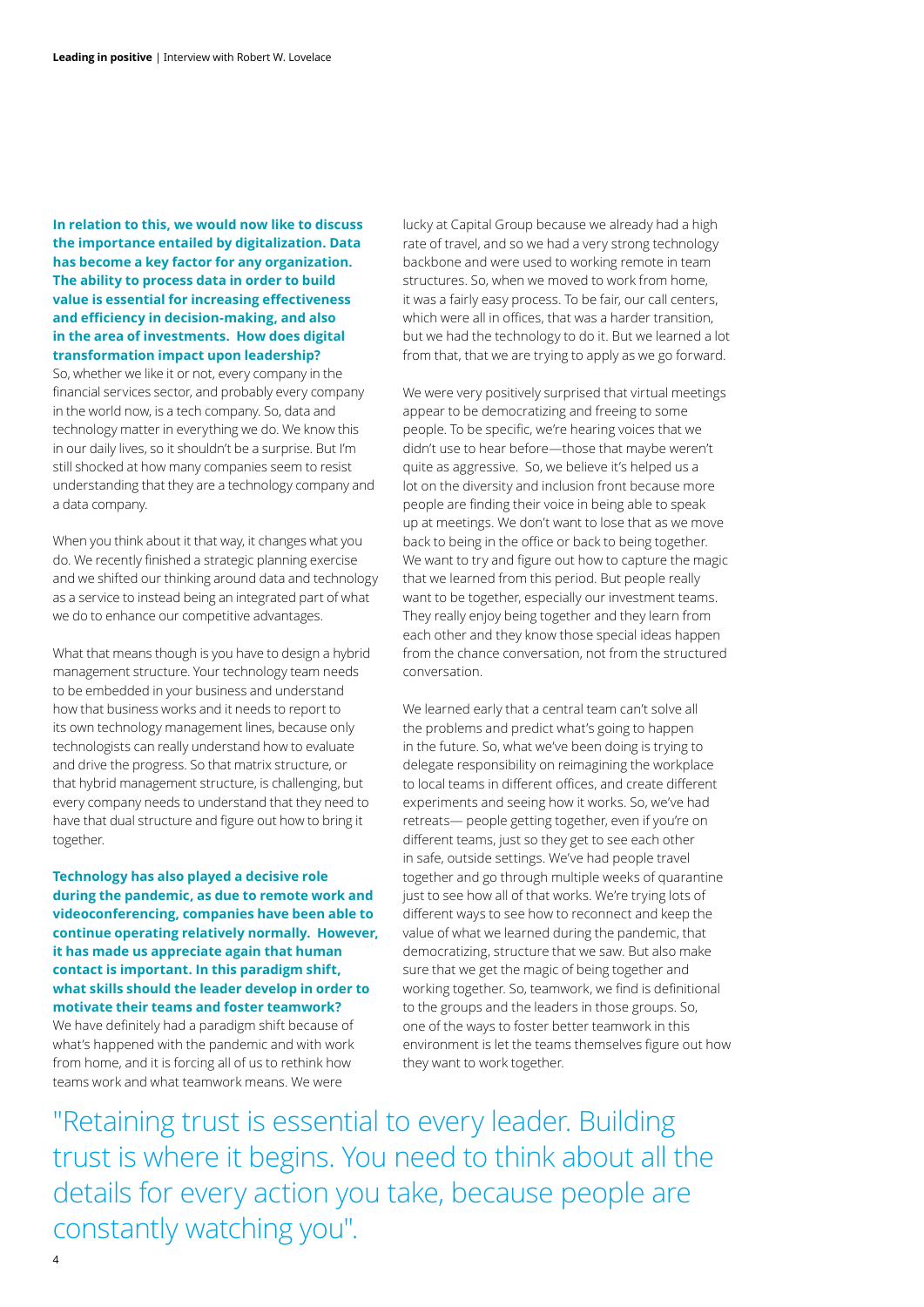Our technologists are not super excited about being back to the office, because they work remotely all the time anyway. Our investment people are dying to be together and have set up dinners and lunches and all sorts of ways. And so, you want to let those teams develop their different patterns and own it themselves.

#### **Faced with the challenges of the future, we need leaders who are ready and with a vision of the future. Continuous training is crucial in the development of talent. What skills should be included in curricular programs to promote leadership?**

So, we look at our own curriculum of developing leaders and we work with colleges and universities. And I would say the common thread that we focus on is connection. Our leadership development programs are all based on people's ability to work together, to collaborate properly, and to drive decisions as necessary.

And within all that, we know that diversity makes us stronger. So, it isn't just about one way to do things, but it is always about finding those connections and helping people develop them. Within our own training programs, we push people to think about how to drive the business, set the tone for excellence, engage people by building genuine relationships, and ultimately challenge the leader in question to seek new avenues for growth and improvement.

Let me just go through a couple of those in more detail. I think one of the keys is genuine relationships. So, if you tell people they need to connect, they'll find ways to do it, but it needs to be genuine; it needs to come from a place of actually caring. And one of the easiest ways to care is to care about their success.

So, finding that genuine person that you are and how to connect to others is really critical to our leaders. That's what I was saying at the beginning about connection.

We also think, that it is our leaders' responsibility to create and sustain that diverse, inclusive environment. This is a new aspect of leadership, but I think maybe it was there for a long time, but needs to be emphasized more now, which is, in some ways it's easier to train in a homogenous way, find people that are like you, and that agree with you. But we know that we're all better

when we bring different voices into the room. If I said to you, "A leadership team is always going to agree with everything you say", you would automatically reject that as a structure. So, you know it's good to have dissenting voices in the room, but we seem to have felt that that can only go so far. We need to push ourselves further. We need to find ways to be more inclusive and bring more voices into the room, and do that, again with genuine connections.

"Trust is just one of those essential things that you build through your consistent actions, through planning and execution, and being consistent in everything you do"

**In the field of the asset management industry, we increasingly find more women leaders who hold executive and regional positions, and also in areas of investment. However, there is still a long way to go. What are the keys to promoting female leadership in the asset management industry?**

Capital Group has been a leader in diversity for many, many decades, and particularly with women. We are fortunate in that regard and we've learned a lot from it. Right now, we are a majority woman workforce and more than 35% of our leaders are women. But that statistic in itself tells you that we're not where we need to be, and we need to be better. We made a concerted effort several years ago to focus on gender as the key way we could learn about and improve diversity and inclusion. Our key finding was that there is no silver bullet. There is no one or two big things that you do and then it gets fixed. It's why it's been so hard for us to make improvements even as a leader for the last many decades. Instead, it's dozens of little things, that all need to be executed simultaneously. That is doable, but as you can imagine, it's much more challenging.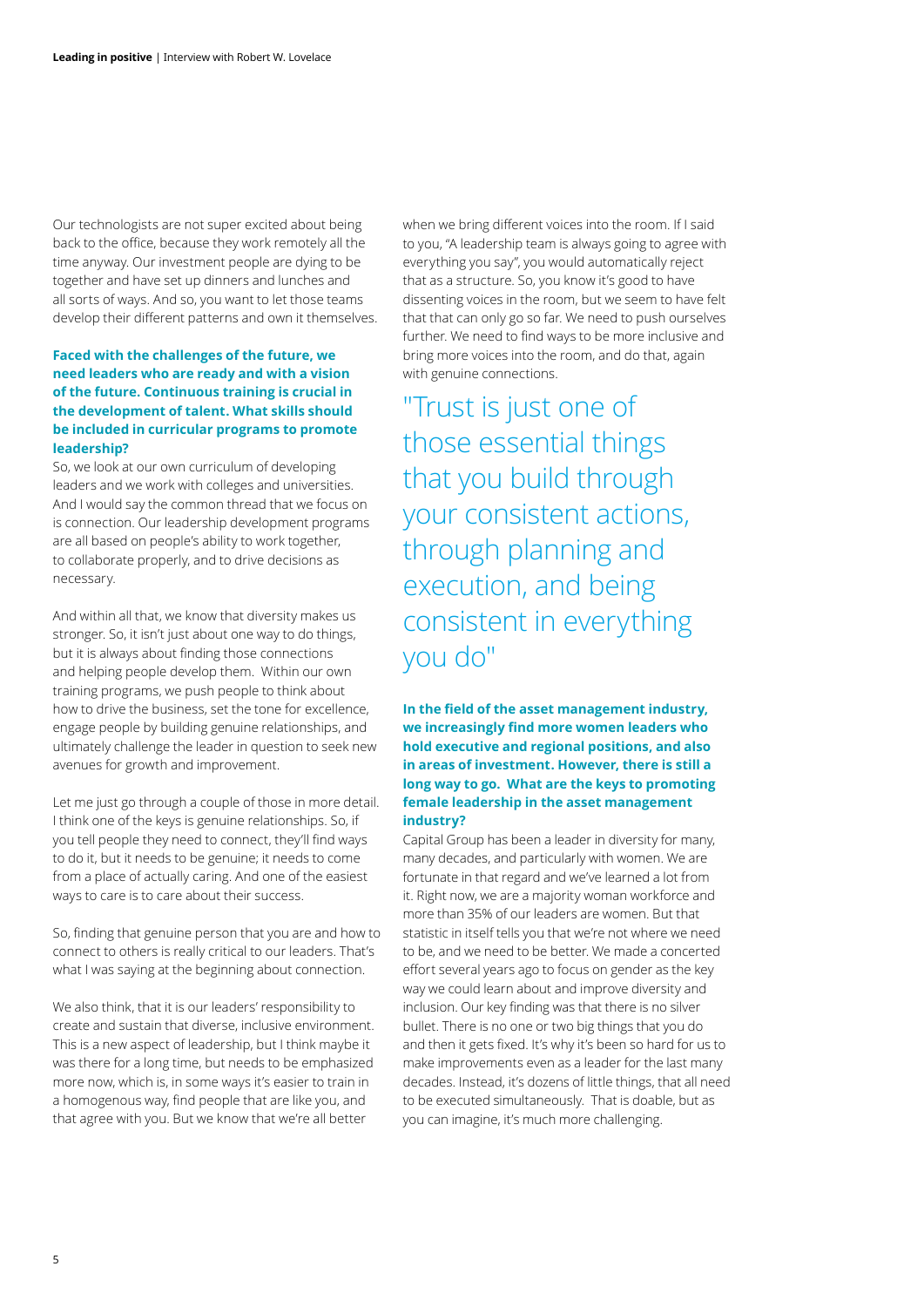## "The markets are windows into sentiment. They are windows into how people feel about things. They show confidence or lack of confidence. So, market movement matters to all of us"

One of the things we learned in those many little things is that transparency is key. We need to make sure that people understand what we are trying to do, how we are measuring ourselves, how we're driving to that next level.

We also have realized that we can't improve better than the environment we operate in. We already have more diversity than the competing companies and than the business schools we traditionally have drawn from. Mathematically, it is very hard to get better when you are drawing from a pool that is less diverse than you are. So, we have to change our pool, which is why we are going more to undergraduate, college-level students, where women are a majority. So that we can actually build from a new source and new pipelines to be able to do things. We have created communities at Capital. These are groups of people that see themselves with common interests. We have 40 communities, 19 of which are women-focused. This is allowing people to find their voice and give us better ideas on how to make things better.

We have a six-month program for women, designed to help them in leadership. We did it jointly with Harvard University, and again it's about enhancing their ability to function, whether it's at Capital Group or some other company. It really is just focused on developing those leadership skills.

So, we are seeing real progress with what we've done, and it's given us confidence with other underrepresented groups to realize that when we move on dozens of different fronts sustainably, transparently, we can make progress.

**You are a graduate in mineral economics (geology) from Princeton University and have had an extensive career as an equity analyst for global metallurgical and mining companies. The ecological transition is not only urgent at an environmental level but also brings important economic and social benefits. How can leaders convey this commitment to their teams and interest groups?**

Well, I feel lucky to have come out of the extractives industry, the mining industry, because it gave me a real window into how much companies actually care about sustainability, even those that tend to be labelled as not caring.

And I think we all realize that we need to be doing the right things as we invest and help companies be better and more sustainable and positive forces, whether it's in the social area, whether it's in the environmental area, and all of that comes through good governance. And good governance is one of the areas that we've focused on.

Investment managers, we're judged on how we invest. But we're also judged on how we behave as a company and we're judged on how we present ourselves. Within ESG right now, I would say that many companies have gone too quickly to think about how they present themselves and signing on to lots of commitments and have not focused enough time on how they actually invest and how they behave. At Capital Group, we decided to get the plumbing right first. And so we have been dedicated over the last few years, to make sure that ESG concepts are included in every investment, in every portfolio we have, and being able to demonstrate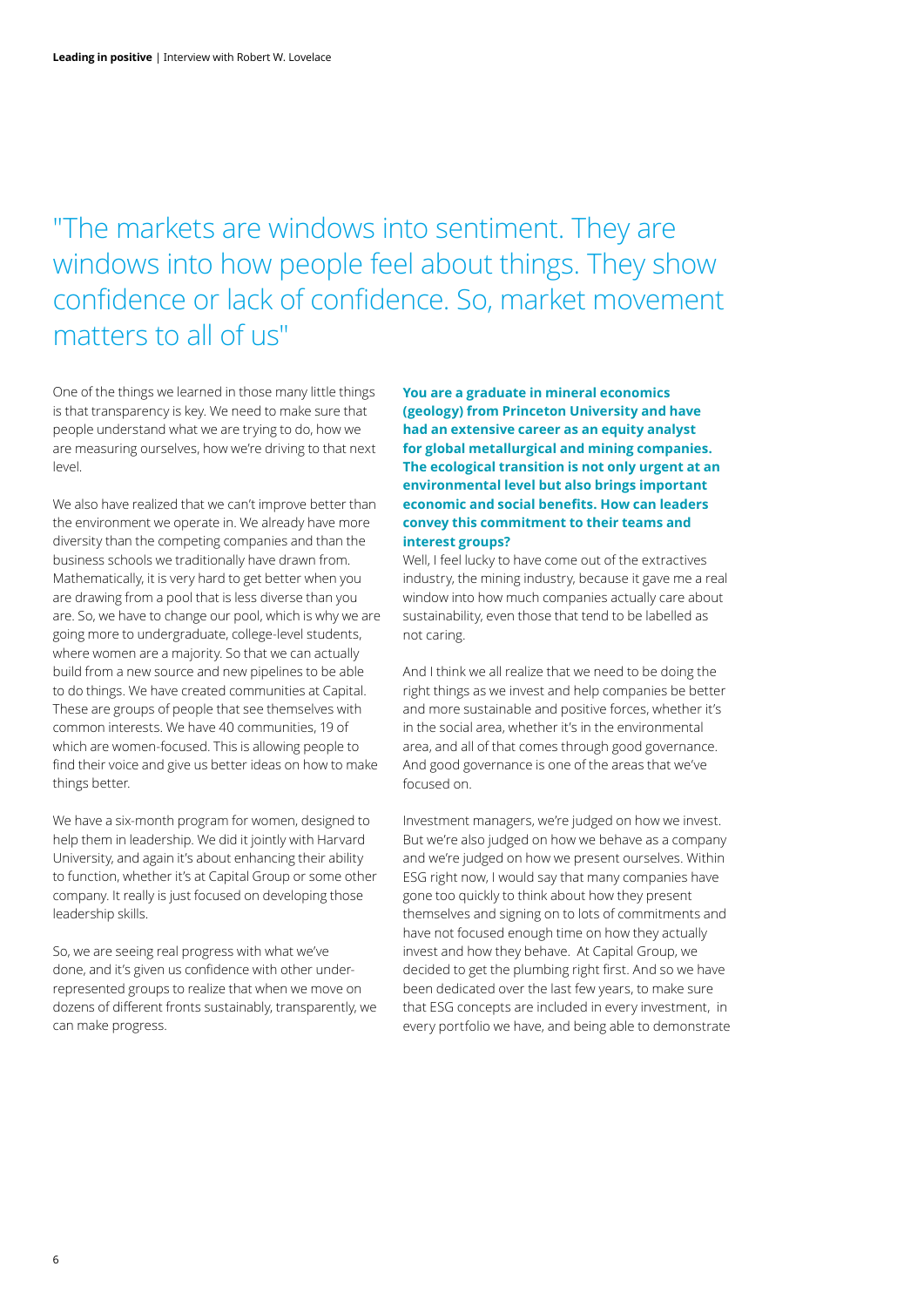that. So, when I sit in on an investment conversation right now, there are always conversations not just about the negatives, not what a company does wrong, but the positives—what are they doing right? How are they trying to transform themselves?

Too much of the conversation right now in sustainable investing is about what companies are bad and should be avoided, and not enough is spent on what they should do and how they can be better. I think the world is always going to be a better place when people are trying to move in the right direction, as opposed to simply being punished for getting something wrong.

So, we have this fully integrated process where we're looking at those companies that are doing the right things, and as long-term investors, companies that do the right things tend to be more strategic, tend to be better governed, and tend to be better investments over time. So, the two rivers flow together in a very healthy way.

Last year, our 400 investment professionals conducted more than 20,000 meetings with company managements. In those meetings now, they are regularly asking questions about those companies' ESG plans, and learning from them. So, you can see why active managers, like the Capital Group, will be the drivers of this type of sustainable thinking going forward. It's a tricky process. The constructs are shifting. What people believed they wanted from ESG two years ago, is already different than what we are seeing today. But either way, we are committed to the basic concepts, because we can see as long-term investors why this matters to our clients and to the world that we live in.

#### **Finally, we would love for you to leave a message to the new generations, to the leaders of tomorrow, at this especially difficult time. What role can leaders play in the emergence from this crisis? What positive message can we send to young people?**

Well, I am a father of two daughters, both in their twenties. So, I am always very focused on how to send positive leadership messages. But I'll say that they keep me very honest, because right now, they are very doubtful about capitalism and its role in the world. The good news is that they don't believe in many

"Whether we like it or not, every company in the financial services sector, and probably every company in the world now, is a tech company. So, data and technology matter in everything we do"

isms, so capitalism isn't alone in being challenged in its helpfulness. But it's a good reminder to all of us, especially those of us in the markets, who take for granted the benefits of the capitalist systems. And instead, we need to help others learn to appreciate it. It is strengths and weaknesses—it's not a perfect system. But what are the benefits that come from it, so that we can keep driving that going forward. For sure, people need to understand the power of saving. Whenever I look around the world, those countries that have taken the time to help people understand the power of saving and being invested in the market — it really changes lives. Governments don't invest in a way that has compound interest. Investing in the markets compounds what you earn. So, it's really important to understand that having the markets work for you while you're working gives you those benefits when you need them in the future. This is a key aspect at Capital Group that we're trying to help people understand in all aspects of their lives. And if you can do that through ESG, while making companies more sustainable, while helping the environment, while making sure companies are well governed, all the better.

At Capital, we are able to attract young leaders because our mission is to improve people's lives through successful investing. People appreciate that idea that we, in getting it right, help people have better lives. We have a great commitment to our associates, as well as a great commitment to diversity, equity, and inclusion. We have a deep commitment to the environment, social issues, and governance—the ESG factors. And our humility demands that we admit that we need to be